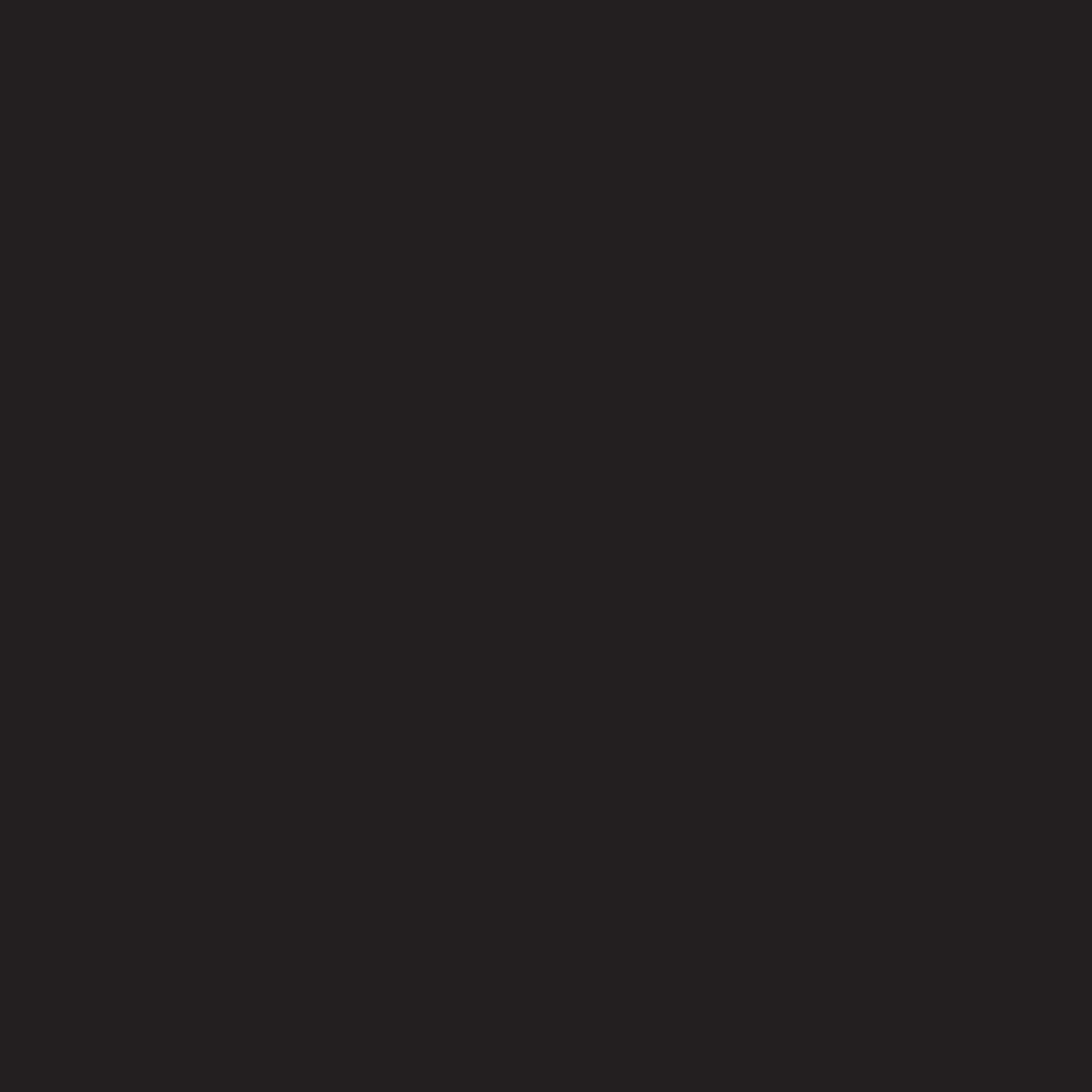

Owner's Manual & Warranty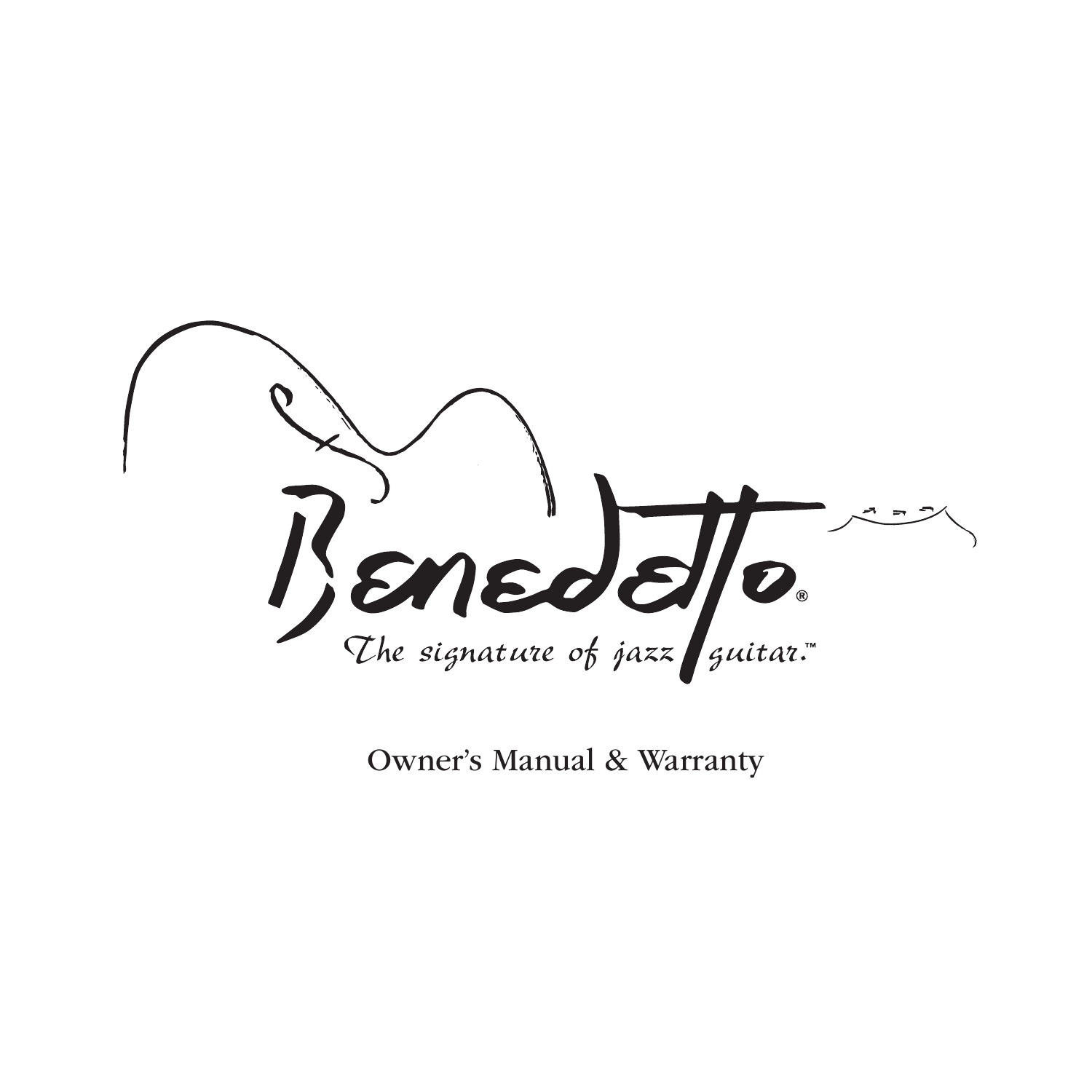*This superb instrument has been handcrafted by the artisans of Benedetto Guitars from only the* f*nest materials.*

*Made under the direction of Bob Benedetto to the highest standards of excellence, this guitar is truly a work of art, created to express the soul of the player.*

*Final inspection and approval remains the personal responsibility and joy of Bob Benedetto.*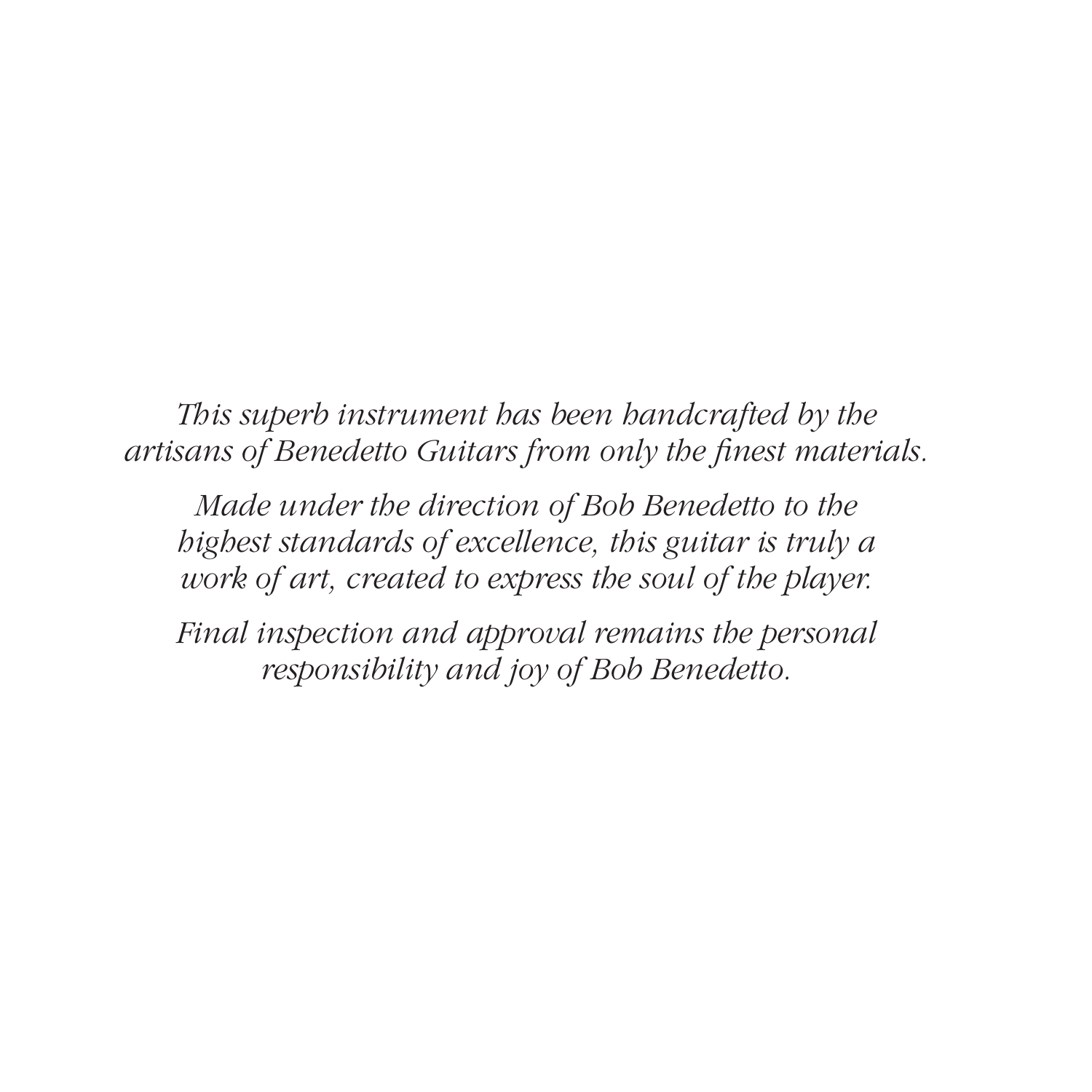## **Contents**

- Introduction
- The Art of Robert Benedetto
- Moisture Content & Humidity
- Cracks in the Wood
- A Note About Lacquer Finishes
- General Maintenance
- Tuning Machines
- Changing Strings
- Re-Stringing
- Truss Rod Adjustment
- Bridge Adjustment
- Traveling with Your Guitar
- Servicing Your Guitar
- Benedetto® Lifetime Warranty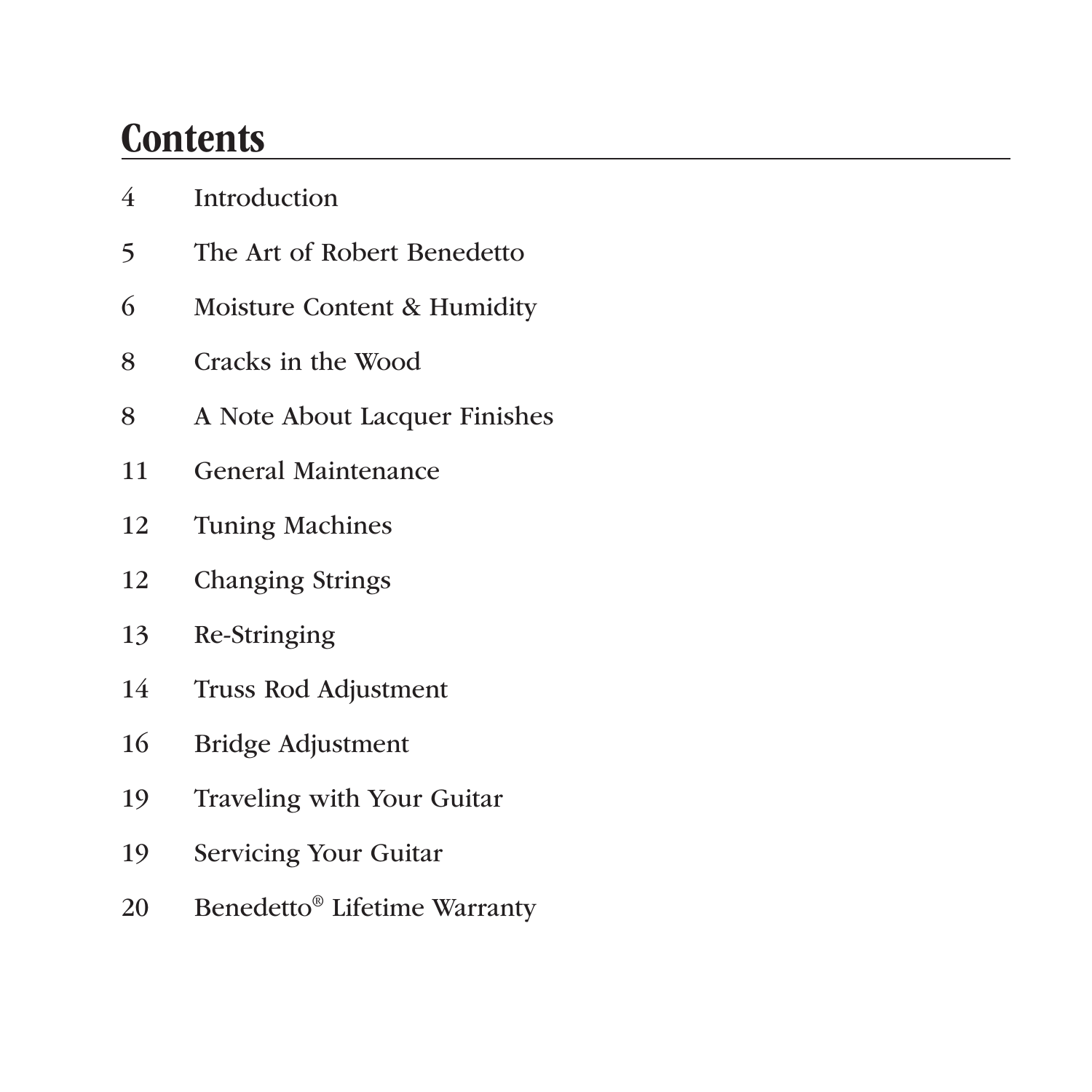## Introduction

Congratulations on purchasing the fnest jazz guitar available anywhere in the world. We sincerely hope that you are inspired to attain new musical heights on your Benedetto guitar.

It is very important that you take a few moments to review this information. Guitars are not all alike and there are care and maintenance issues you may fnd are specifc to our guitars.

Please contact us if you have any questions after reading this booklet.

For specifcations of Benedetto instruments, visit benedettoguitars.com.

Thank you again for purchasing a Benedetto guitar. We wish you many years of musical enjoyment.

Howard Paul, President/CEO Benedetto Guitars, Inc.

*The Signature of Jazz Guitar™*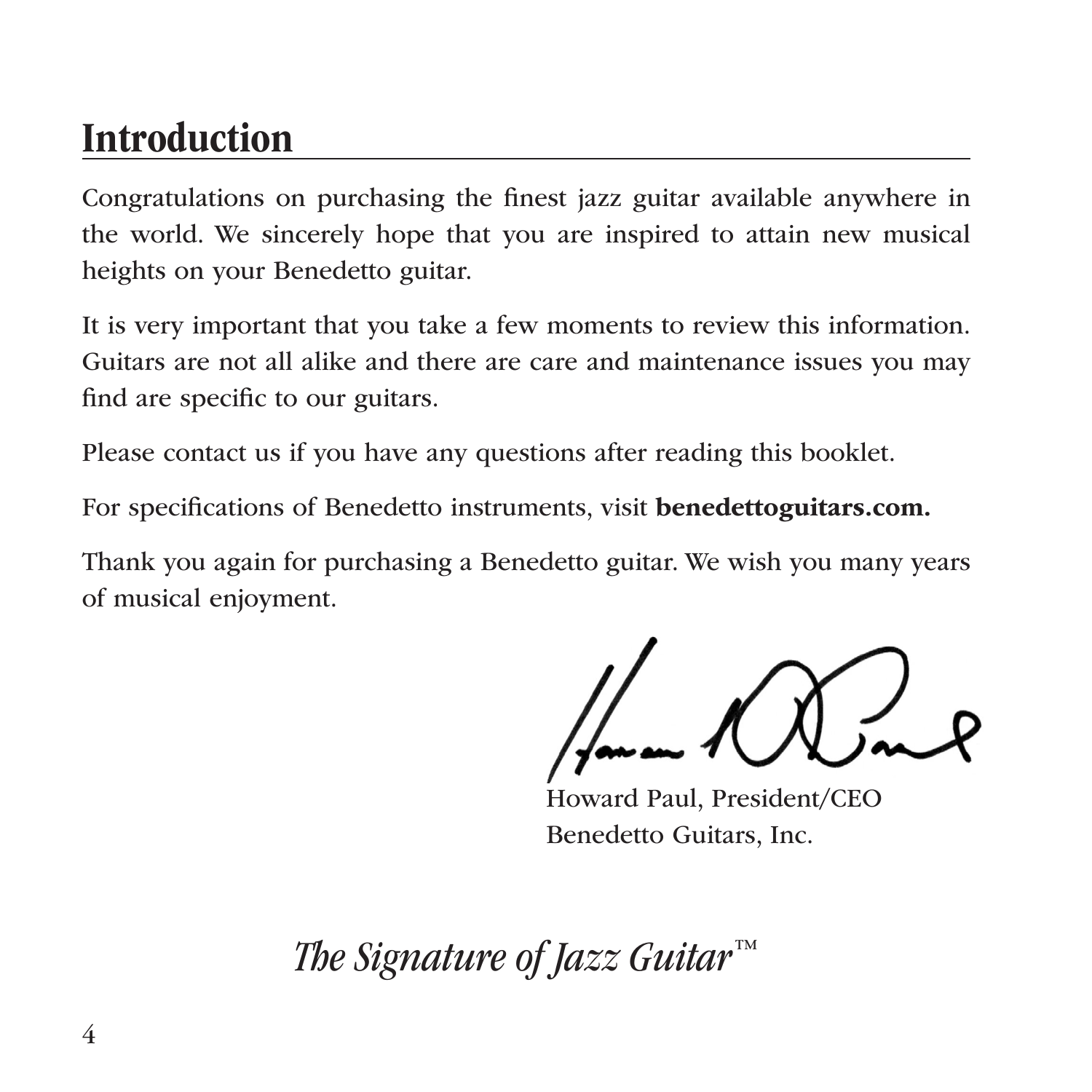## The Art of Robert Benedetto

A fnely crafted guitar is the union of many things: music, design, art, sculpture and architecture. The Benedetto guitar represents the pinnacle of this union as now, more than ever, the archtop guitar is in a golden age of popularity and artistic achievement.

Now in the ffth decade of his career, Robert Benedetto has ultimately redefned the nature of that quintessential American instrument, the archtop guitar.

Played by three generations of jazz masters, Benedetto guitars have been crafted for such noted players as Johnny Smith, Joe Diorio, Martin Taylor, Bucky Pizzarelli, Kenny Burrell, Chuck Wayne, Cal Collins, Jimmy Bruno, Jack Wilkins, Howard Alden, Frank Vignola, Andy Summers and Earl Klugh. The Benedetto guitar appears on countless recordings, videos, books, magazines, TV & flm soundtracks and at concerts, museums (including the Smithsonian Institution) and jazz festivals worldwide.

With original innovations and features such as the solid ebony tailpiece, "honey blonde" fnish, and exotic wood veneers for the headstock, Benedetto instruments defne the continuum that runs through the instrument's history to the present and provide exciting glimpses into the future.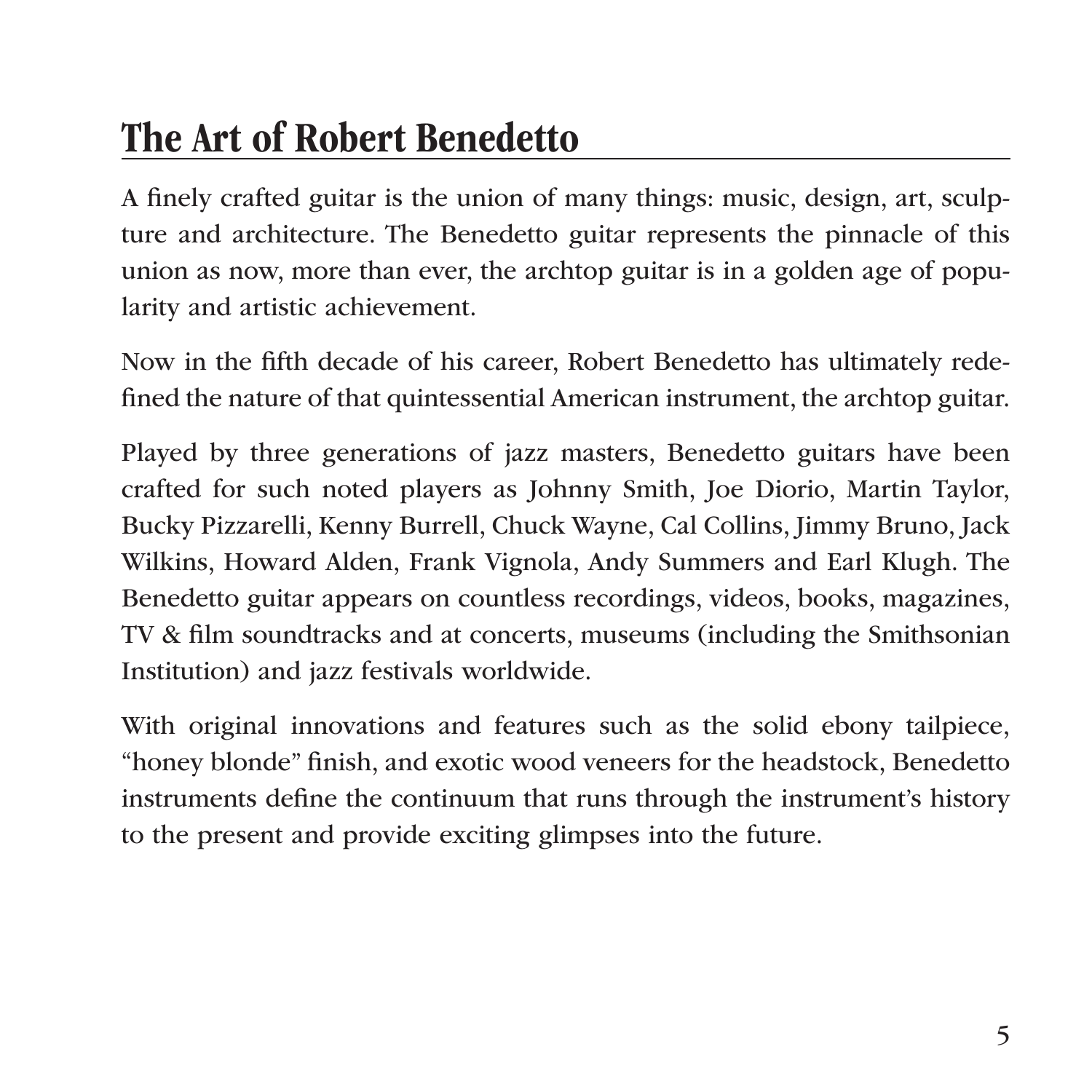Wood is a porous, organic material and is affected dimensionally by changes in the amounts of moisture it contains. Fine guitars made from solid woods are, without a doubt, more susceptible to the effects of changes in humidity than laminated wood instruments and therefore require ongoing attention to their condition.

The moisture content of wood is determined by the relative humidity and temperature of the surrounding atmosphere.

Relative humidity is expressed as a percentage of the air's capability to hold moisture. For example, 30% relative humidity means that the air is holding 30% of the moisture it could possible hold at a given temperature.

The moisture content for wood and the relative humidity for air are measured quite differently. In wood, a 7% moisture content is present at 30% relative humidity and 72° F temperature, (about 22.2° C).

### Protection from Temperature & Humidity

The greatest threats to a fne wood guitar are extremes of, and rapid changes in, temperature and humidity.

High humidity can cause softening of the glues used in the construction of the instrument. Also, as the woods absorb moisture from the air, it can cause the top and back to expand and rise — making string action high.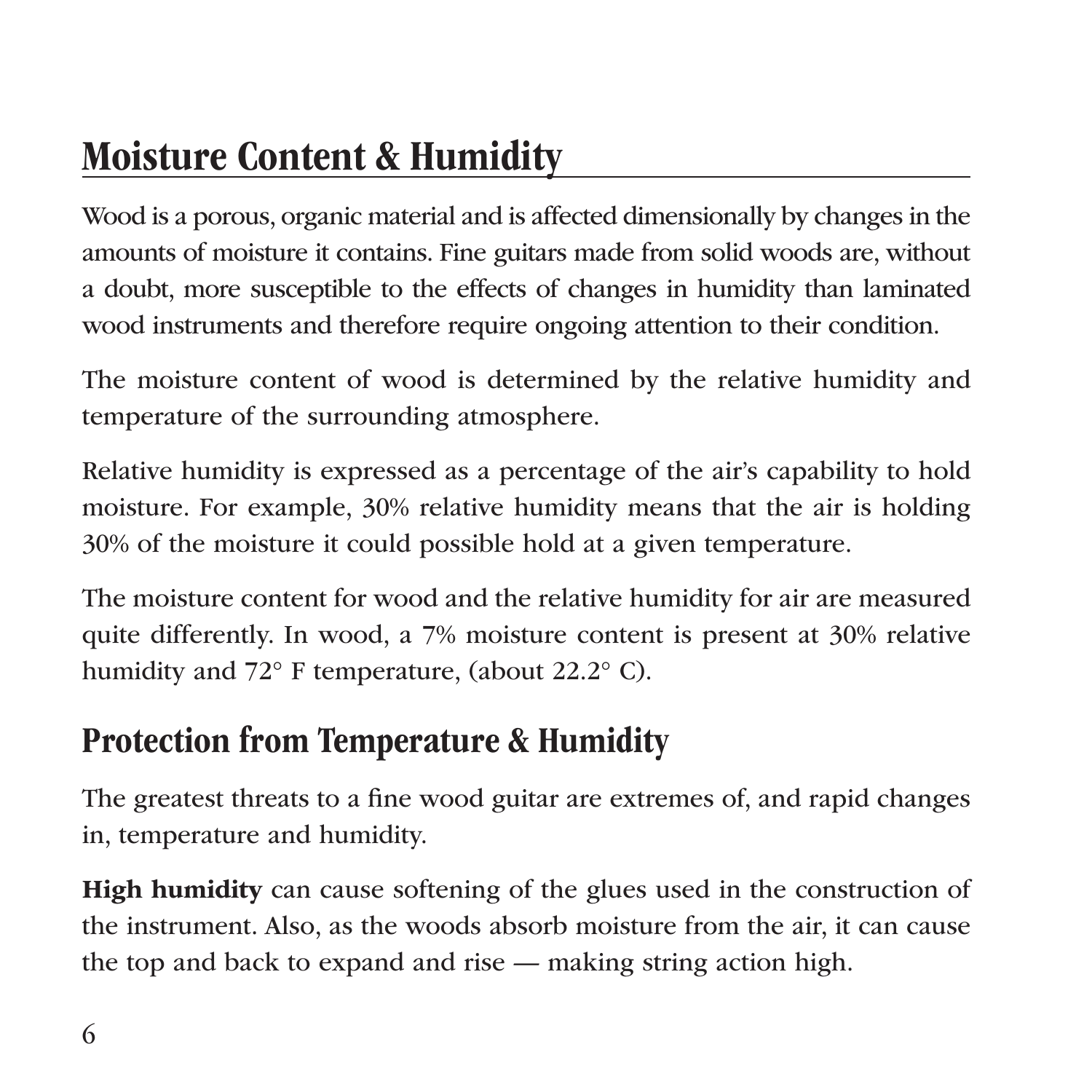Conversely, if you live in or travel with your guitars to a drier climate (either hot or cold), there is another danger. In areas of low humidity, the evaporation of moisture from the wood can cause shrinkage and cracking, no matter how long the wood may have been previously aged. It also can cause the top and back to string, making the string action low.

The collective experience of all the major guitar manufacturers today has demonstrated that the ideal temperature to preserve the integrity of solid wood acoustic guitars is room temperature, which is about 70°F (20.5°C). The ideal relative humidity is about 40%–50%.

In the winter, the forced air systems used to heat most homes can drive temperatures up and humidity levels dangerously low for guitars. A good measure of protection against drying out your guitar is to use a room humidifer.

When the instrument is not in use, we recommend that you keep it in its case. If you are using a room humidifer, check the relative humidity periodically and, when needed, use one of the small guitar humidifers that are available from many instrument dealers. (Be sure to follow their instructions carefully).

Do not leave the guitar out for long periods near a heating vent, radiator or in direct sunlight near a window. Never leave your guitar in a car or in the trunk of a car and do not expose it to excessive heat or cold.

#### IMPORTANT NOTE: DAMAGE CAUSED TO THE GUITAR AS THE RESULT OF EXPOSURE TO TEMPERATURE OR HUMIDITY CHANGES WILL NOT BE COVERED UNDER THE BENEDETTO® WARRANTY.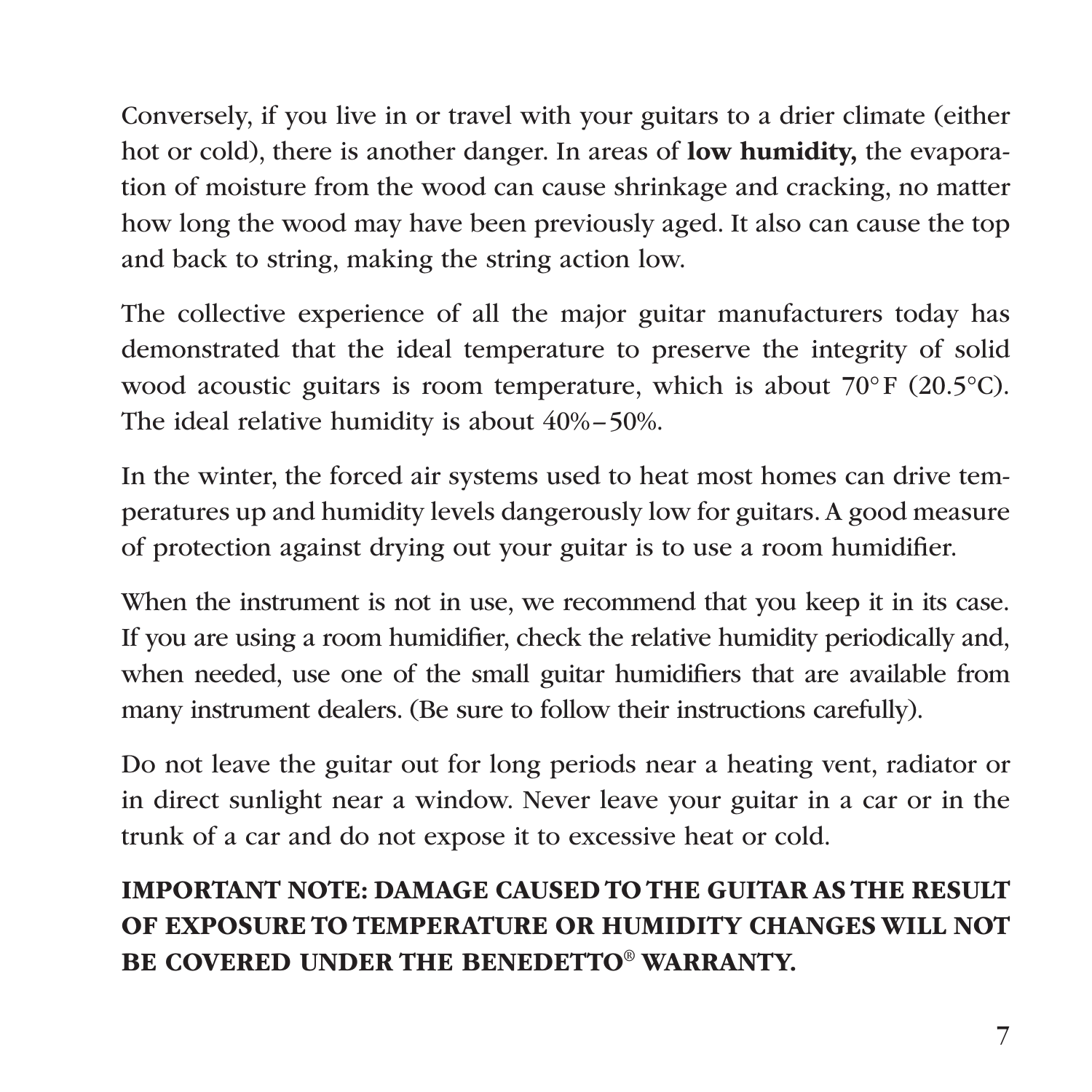# Cracks in the Wood

Cracks in the wood are typically caused by changes in temperature and humidity. While a crack may initially be alarming, if it is taken care of promptly it shouldn't be a cause for undue concern. Cracks may easily be repaired without compromising the structural or tonal integrity of the instrument.

If the crack is in the top, near the bridge, loosen all the strings to reduce tension, (which could potentially exacerbate the problem), and have the crack repaired as soon as you can.

IMPORTANT NOTE: CRACKS IN THE WOOD, WHICH OCCUR AS THE RESULT OF TEMPERATURE OR HUMIDITY CHANGES, WILL NOT BE COVERED UNDER THE BENEDETTO® WARRANTY.

# A Note About Lacquer Finishes

Early handmade instruments with lacquer fnishes have been prized and sought after for decades by players and collectors, and part of the attraction has been the way lacquer ages. Gurus of vintage tone have consistently chosen lacquer fnished instruments over the years, as lacquer lets the wood breathe and vibrate more freely.

Modern polyesters and polyurethanes are harder than lacquer and are much less affected by environmental conditions, heavy use and aging.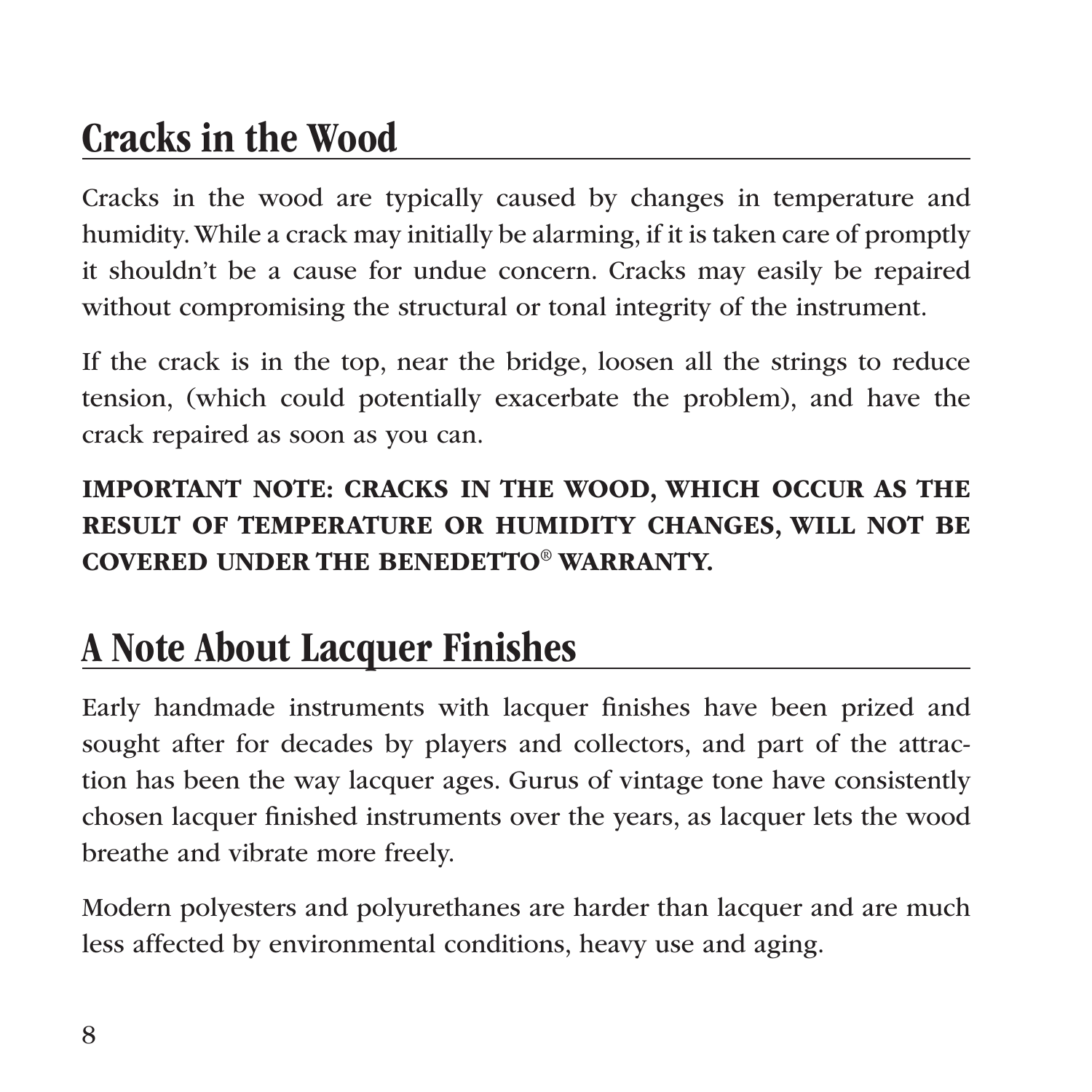Lacquer is a bit softer than polys and, while it does not seal the wood completely from climatic conditions, it provides an acoustical advantage by allowing the most natural voice of the instrument to be heard.

### Important Poits to Remember About Lacquer Finishes

1. FINISH CHECKING. All of the materials that make up a guitar expand and contract with changes in temperature and humidity and they do this at different rates. Wood naturally expands as it warms and it does so faster than the fnish placed over it. When this expansion occurs, the fnish will stretch slightly; when it cannot stretch anymore, it will split and fracture in tiny little lines over the wood.

This fnish "checking", or "crazing" as it is sometimes called, usually occurs in winter and is typically the result of bringing an instrument inside from the cold. To reduce the likelihood of checking, remember to allow plenty of time for the instrument to acclimate to the new temperature before you open the case.

Although it does not affect the structural integrity or tone of the instrument, fnish checking does mar its appearance. Avoid exposing your instrument to sudden temperature and humidity changes and you should be able to minimize fnish checking through the years.

2. SHRINKAGE. The cellular structures of solid woods (most notably Spruce) naturally compress over time and as the instrument ages these woods will shrink somewhat. As this happens, you will notice small ridges in the surface of the instrument as the lacquer settles into the grain of the wood. This is a perfectly normal part of the aging process.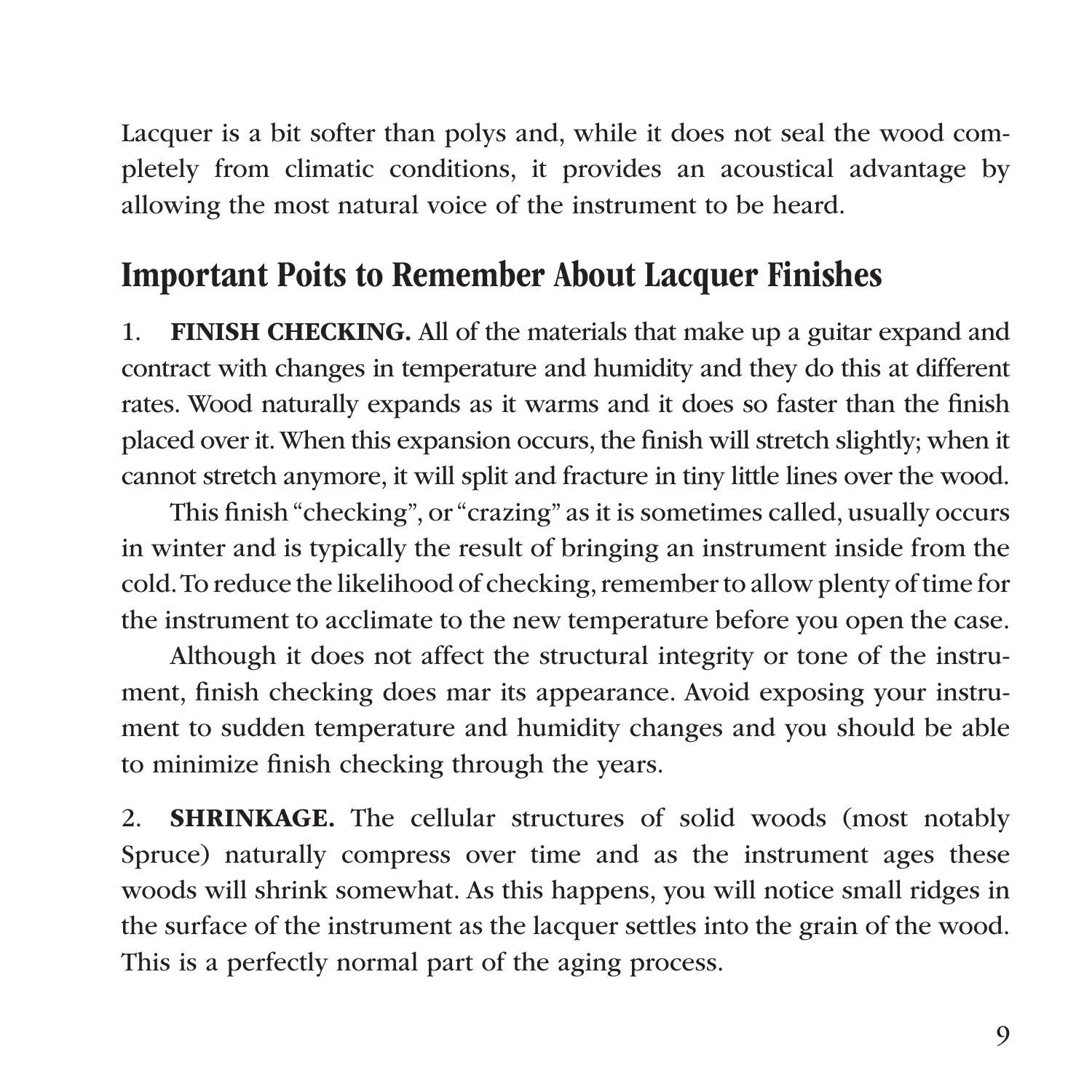3. CHEMICAL REACTIONS. Use only a non-silicone based guitar polish and avoid using guitar straps, stands or wall hangers made from vinyl, plastic, synthetic or surgical rubber tubing, as these materials may react with the lacquer and mar the fnish of your instrument.

4. CLEANING. Smoke, sweat, grease and grime will all contribute to and accelerate the aging, discoloration and wear of the fnish. If you want your fnish to age gracefully, take good care of it and keep it clean.

IMPORTANT NOTE: FINISH CHECKING, SHRINKAGE, DISCOLORATION AND WEAR ARE ALL A NATURAL PART OF THE AGING PROCESS OF LACQUER FINISHES AND, AS SUCH, WILL NOT BE COVERED UNDER THE BENEDETTO WARRANTY.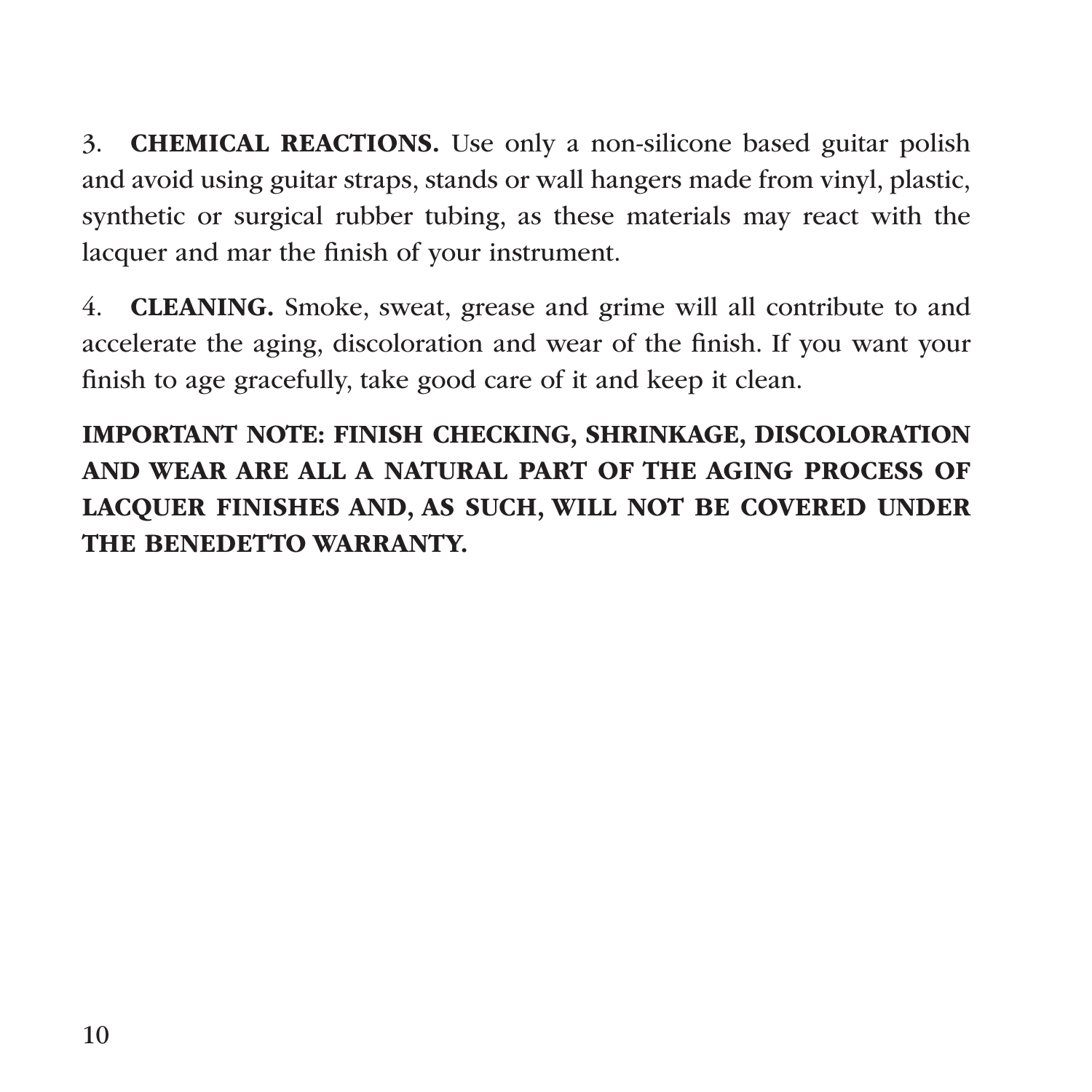## General Maintenance

Clean the instrument after each use, making sure to wipe the fngerboard and strings, as well as any of the plated parts, (i.e. machine heads, pickups, etc.), with a soft dry cloth.

To clean your gloss fnish, use a high quality non-silicone based guitar polish available through your Benedetto Dealer.

When not playing the instrument, keep it tuned to pitch and in its case. However, if you plan to store the instrument for long periods of time, loosen the strings slightly to relieve some of the tension on the neck.

The natural oils in ebony fngerboards may dry out over time and rough, exposed fret edges are evidence of dry, shrunken wood. It is a good idea to give your thirsty fretboard a drink of lemon oil periodically to preserve its integrity and natural beauty.

Remove the strings frst; then apply the oil to a clean lint free cloth. Rub into the wood, letting it soak in for a couple of minutes, and then wipe to dry any excess oil.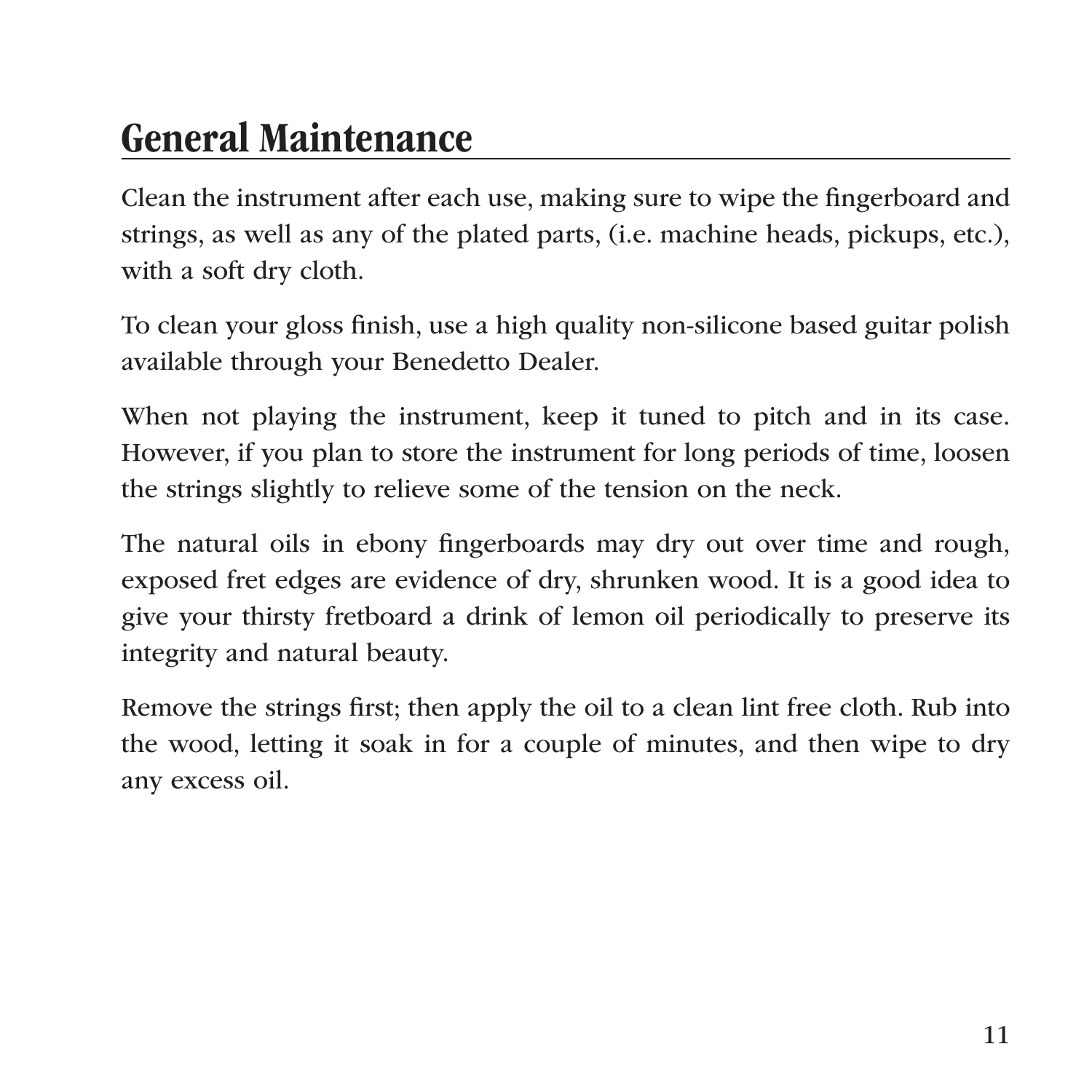# Tuning Machines

Benedetto® uses only the fnest tuning machines. These machines are pre-lubricated, die-cast, sealed tuners, which do not require periodic oiling for smooth operation.

A small tension adjustment screw is located at the end of each tuner's button that also holds the button in place. If the tension is too loose, the machine may slip and go out of tune easily. If it is too tight, the button may become very diffcult to turn. Make sure that the adjustment is frm, but not too tight.

The plating on Benedetto tuning machines may become degraded from the acids and oils in fnger sweat. Wipe the machines off with a soft dry cloth after each use to preserve their appearance and function.

Strings that have not been secured properly to the tuning machine post may easily slip and go out of tune. This problem is commonly misdiagnosed as an issue with the tuners. Check your string installation carefully. See illustrations 1, 2, and 3.

# Changing Strings

A new set of strings can breathe renewed life into your instrument. That is why many "tone-conscious" touring professionals change their strings before every performance. While there is no set rule on how often to change strings, we have found that most players do not change them nearly as often as they should.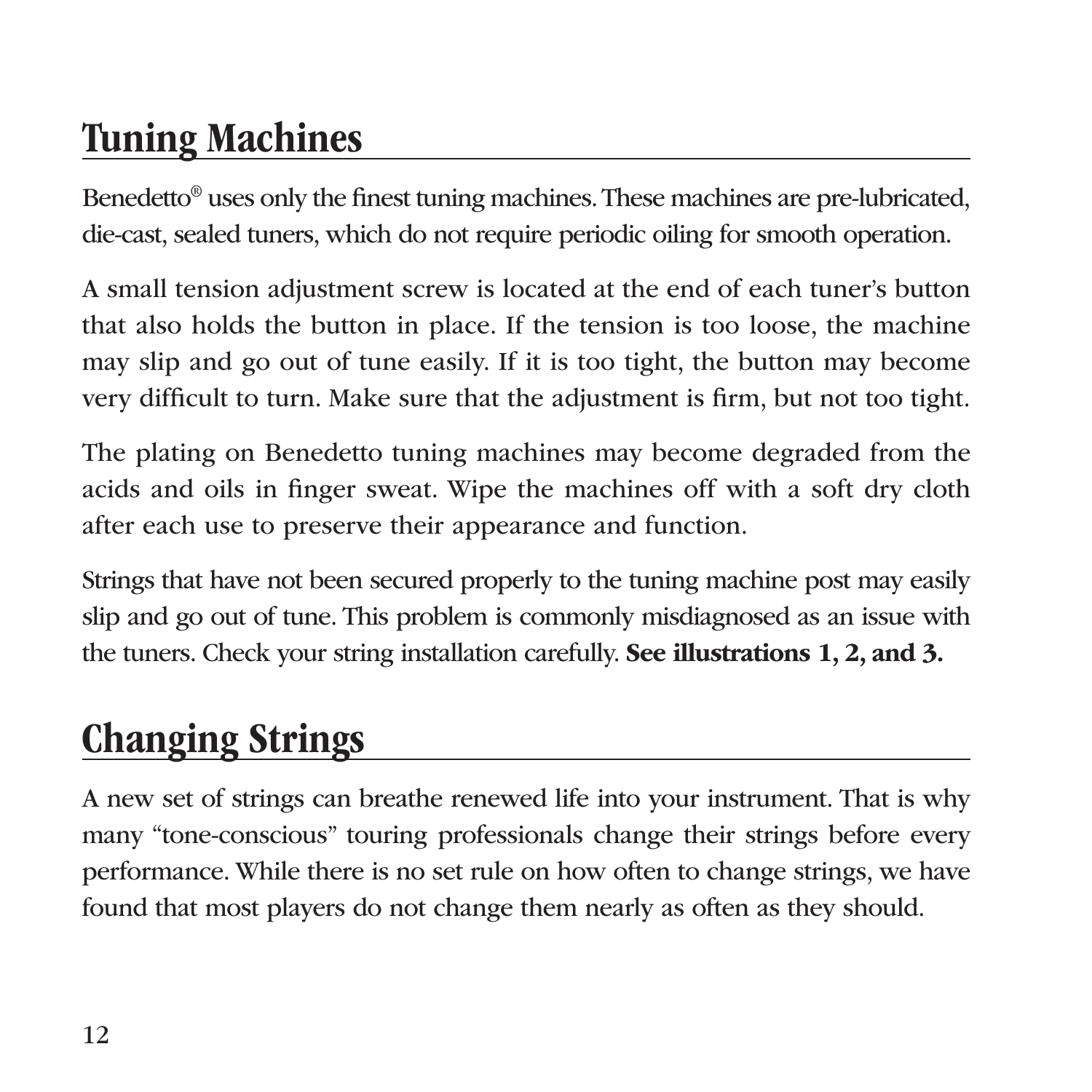Body oils, acids from sweaty hands and humidity all interact with the metals in guitar strings and cause a corrosion and breakdown of the materials.

Don't wait until your strings break and fall off from old age before you change them. Worn, oxidized, pitted and dirty strings will not hold pitch accurately and simply sound bad. If you are an average player, playing several times a week, we suggest that you change the strings at least once a month.

When changing strings, we recommend that you remove and replace each string one at a time, instead of all at once. This will prevent sudden and potentially damaging rapid changes in neck tension. Each new string should be tuned up to correct pitch before the next one is removed.

## Re-Stringing

Benedetto jazz guitars have surface mounted bridges and slotted tailpieces through which the strings are fed. The chambered solid body electrics use a combination bridge/tailpiece.

To re-string your guitar, simply feed the ball end of the string through the appropriate slot in the tailpiece or hole in the bridge, and pull the string through and over to seat the ball.

To attach a string to the machine head, thread it through the hole or slot on the machine head, running it halfway around the post, then underneath the main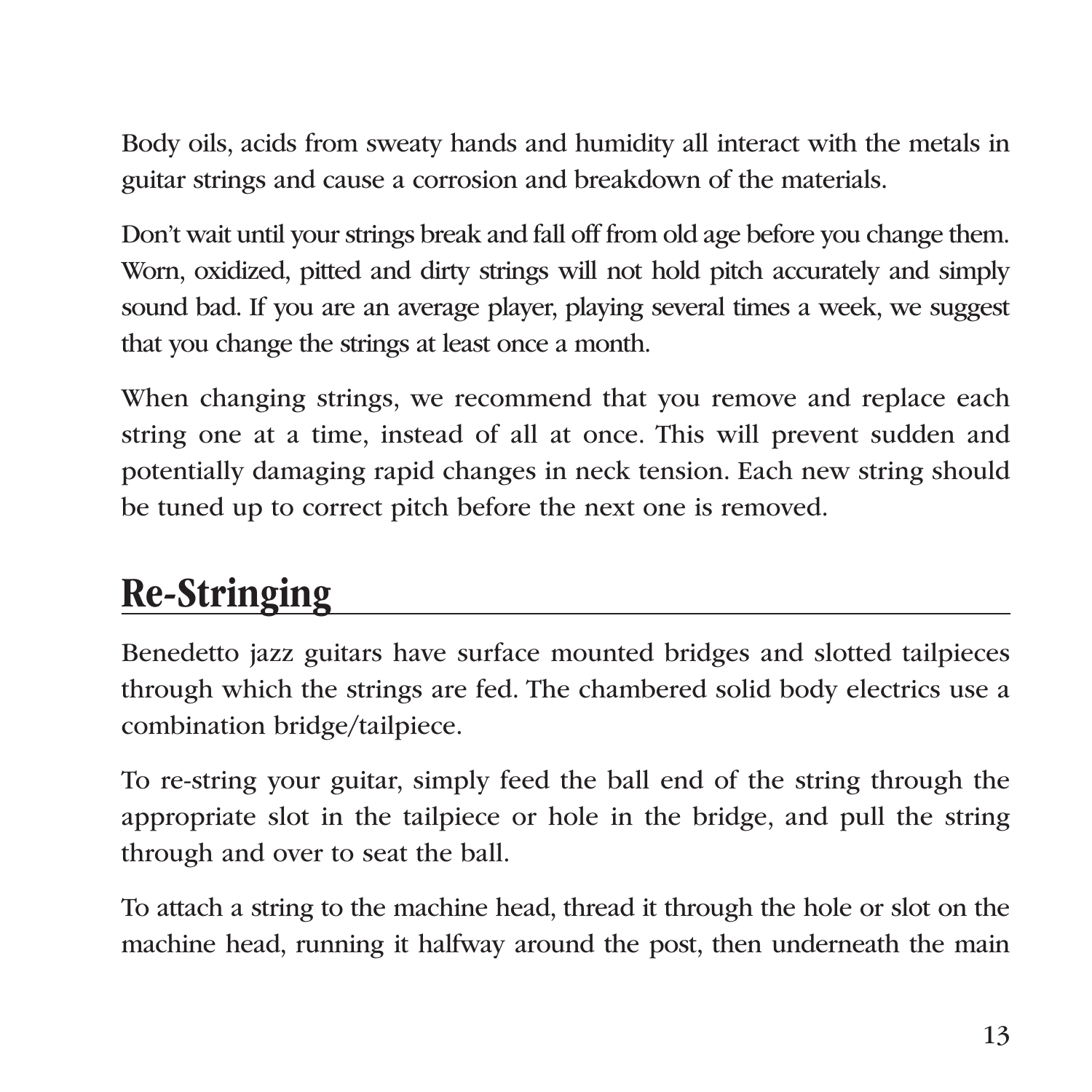length of the string. Next, pull the string end back and over the main length. See illustrations 1, 2 and 3. Hold the string in place and tune to pitch.

Make sure that each string is seated well, stretched and snugged down on the tuning machine post. This will prevent slipping and save you some tuning frustrations down the road.

## Truss Rod Adjustment

String tension exerts a tremendous bending force on the guitar neck. Environmental conditions like temperature change and humidity variations may also result in movement or bowing of the neck.

Your Benedetto® guitar has a double action truss rod extending the length of the neck which counteracts this force, strengthens the neck and insures straightness.

Should your guitar need a truss rod adjustment, frst remove the truss rod cover located on the headstock above the nut. (The guitar should remain tuned to pitch during this procedure.) Insert a 5/16" truss rod wrench over the truss rod nut.

- If the neck has a concave bow, turn the nut clockwise.
- If the neck has a convex bow, turn the nut counter clockwise.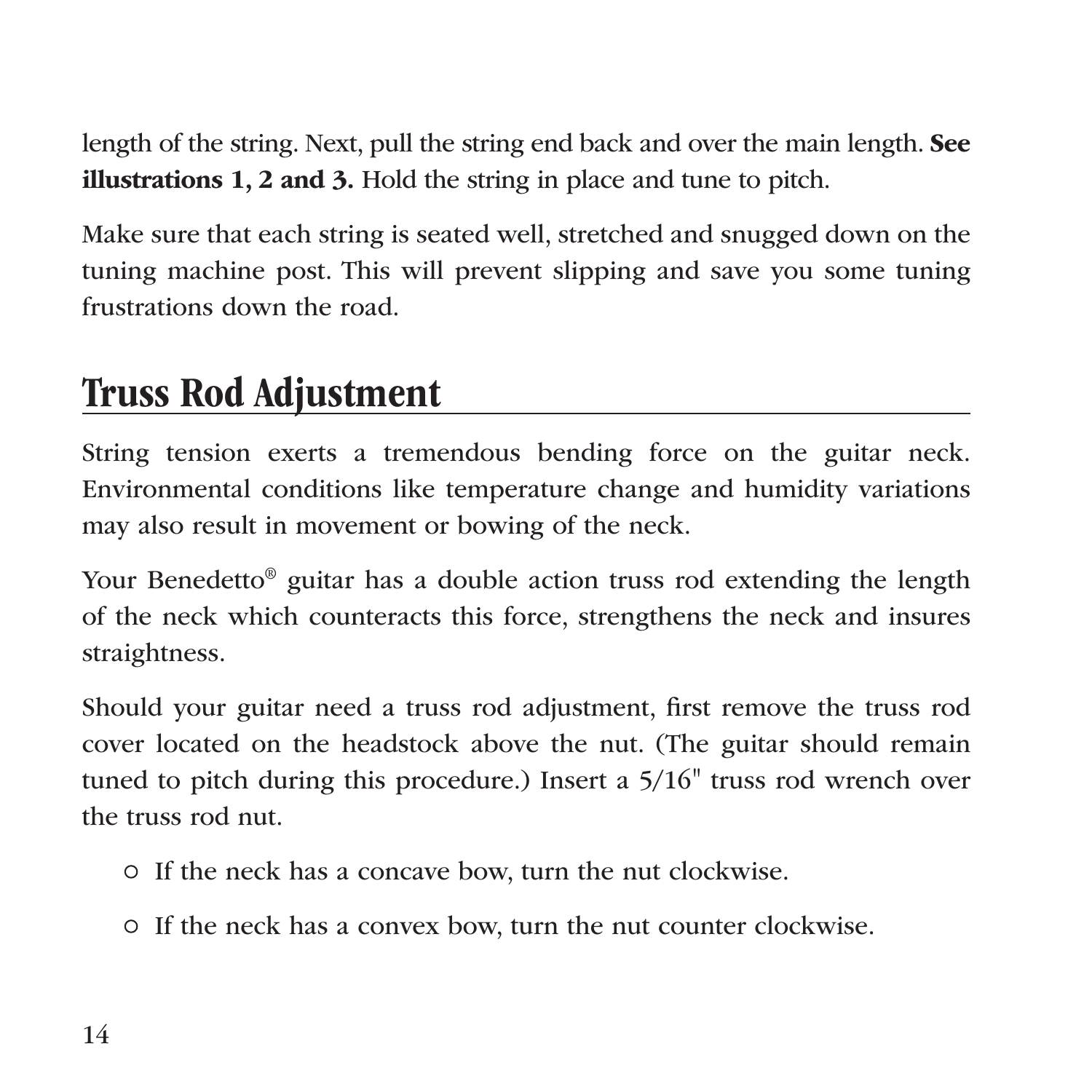FPO

Restring illustration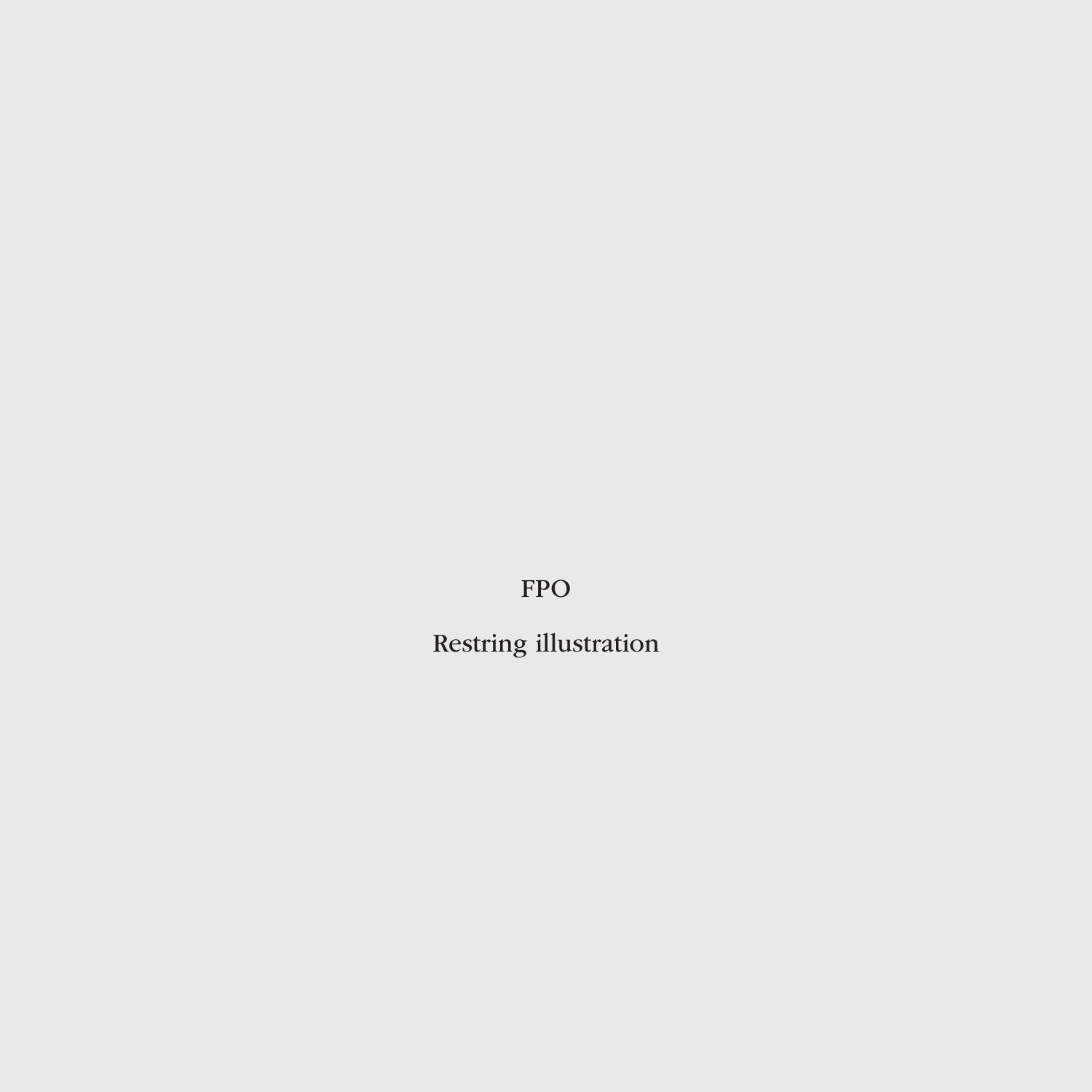Adjust the nut only a partial turn  $(4)$  or  $4/2$  at a time. Sight down the edge of the fretboard after each adjustment to check the results.

If you encounter excessive resistance or if you have any doubts in your ability to make this adjustment correctly, take your guitar to a qualifed repair technician.

IMPORTANT NOTE: Truss rod adjustments are considered to be routine maintenance and will not be covered under the Benedetto warranty.

## Bridge Adjustment

### Movable Bridge with Ebony Tailpiece

Benedetto® jazz guitars use height-adjustable movable bridges. A movable bridge typically has an arched wooden base that is held in its proper position on the instrument by the downward pressure of the strings.

To raise the height of the bridge, turn the adjustment wheels counterclockwise. To lower the bridge, turn the adjustment wheels clockwise.

IMPORTANT NOTE: If you have adjusted the height of the bridge up or down, or if the bridge is bumped or moved during re-stringing, the intonation will no longer be true.

To reset the intonation adjustment, check both the 12th fret harmonic and the stopped 12th fret tuning of both the high and low E-strings, and adjust as follows: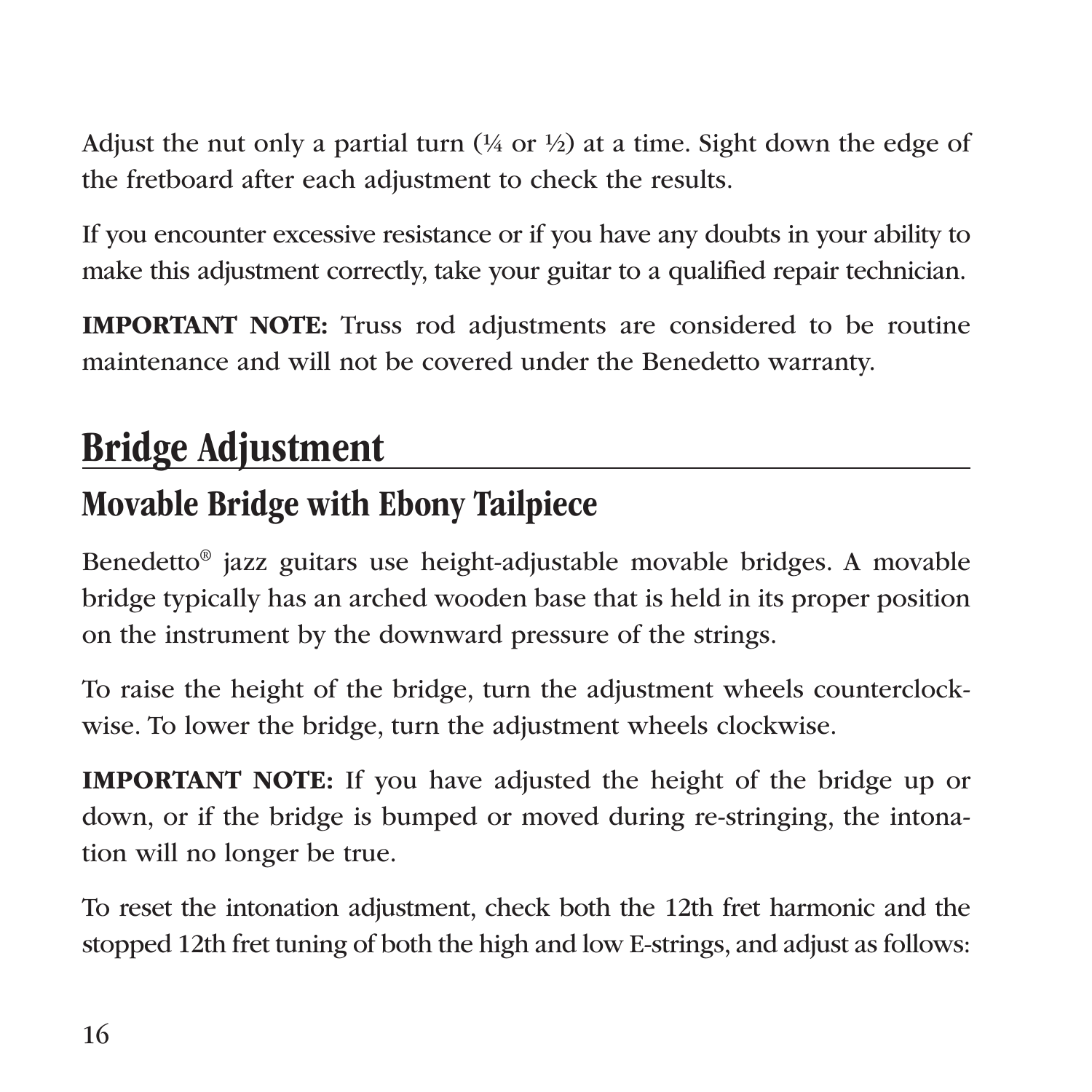If the pitch of the note at the 12th fret is sharp relative to the pitch of the harmonic, loosen string tension and lightly tap the foot of the bridge to move it back toward the tailpiece. Retune and adjust as needed until the two pitches agree.

If the pitch of the note at the 12th fret is fat relative to the pitch of the harmonic, lightly tap the foot of the bridge to move it forward toward the neck until the two pitches agree.

When the harmonic and 12th fret pitches agree on both the E-strings of a movable bridge, the instrument is properly intonated.

IMPORTANT NOTE: When re-stringing a guitar with a movable bridge and ebony tailpiece, change the strings one at a time. Do not remove all of the strings at the same time, as both the bridge and tailpiece are held into proper position by the downward pressure and tension of the strings.

#### TonePros AVT2

Use the handle of the TonePros® wrench (provided) sideways in the groove of the stud tops to tighten and loosen the studs. The stud tops should be snugly tightened so the bridge is not leaning under string tension, yet loose enough to adjust the longitudinal set-screw. After adjusting the set screw, use the open end of the wrench to adjust the bridge height. Now adjust each string saddle as needed to intonate the guitar.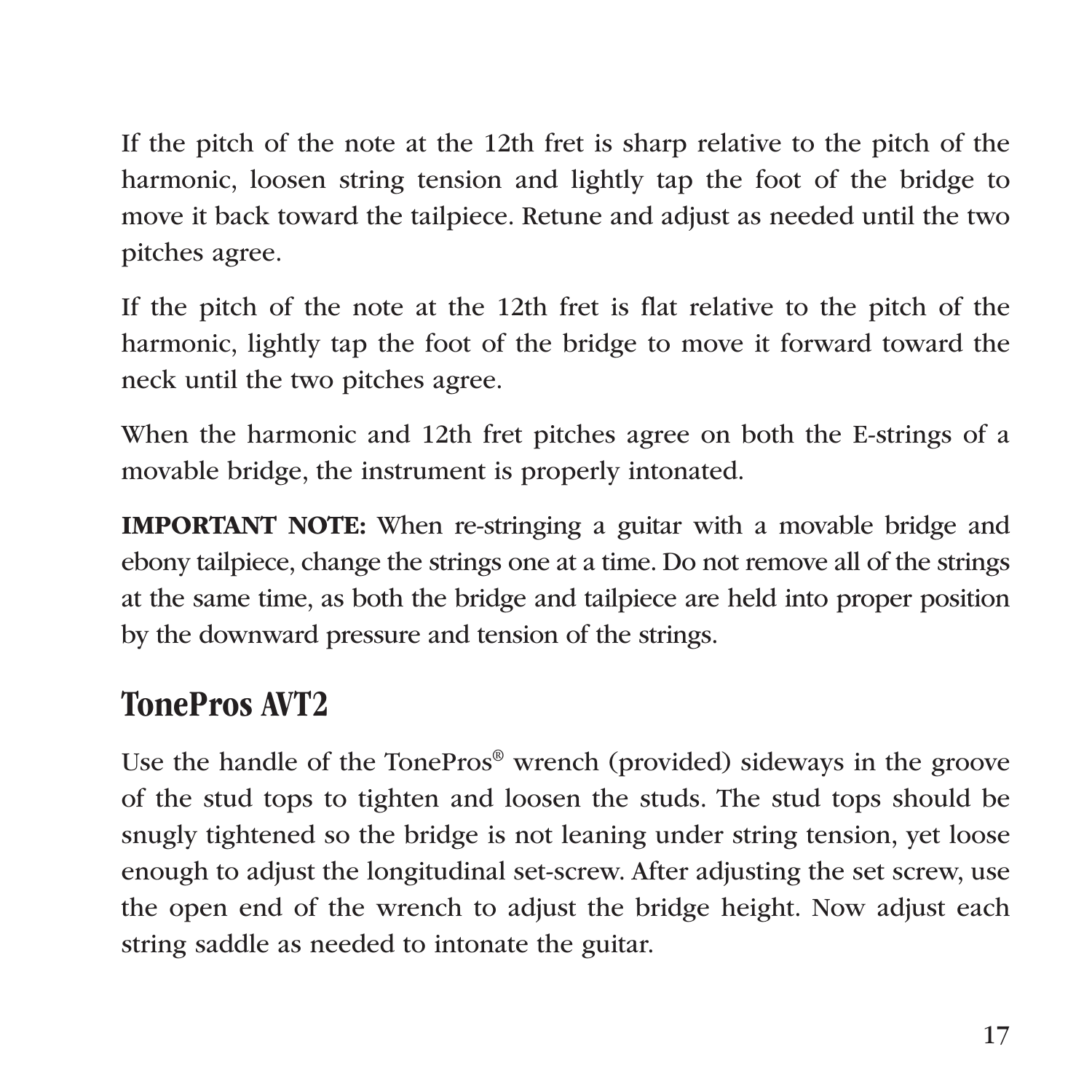To set the intonation, check the harmonics and fretted notes at the 12th fret of all strings. If the pitch of the note at the 12th fret is sharp, relative to the pitch of the harmonic, adjust the saddle towards the butt-end of the guitar. If the pitch of the note at the 12th fret is fat, relative to the pitch of the harmonic, adjust the saddle towards the neck.

With the bridge intonated, detune all the strings so there is little tension on the bridge, tighten the stud tops, then re-tune.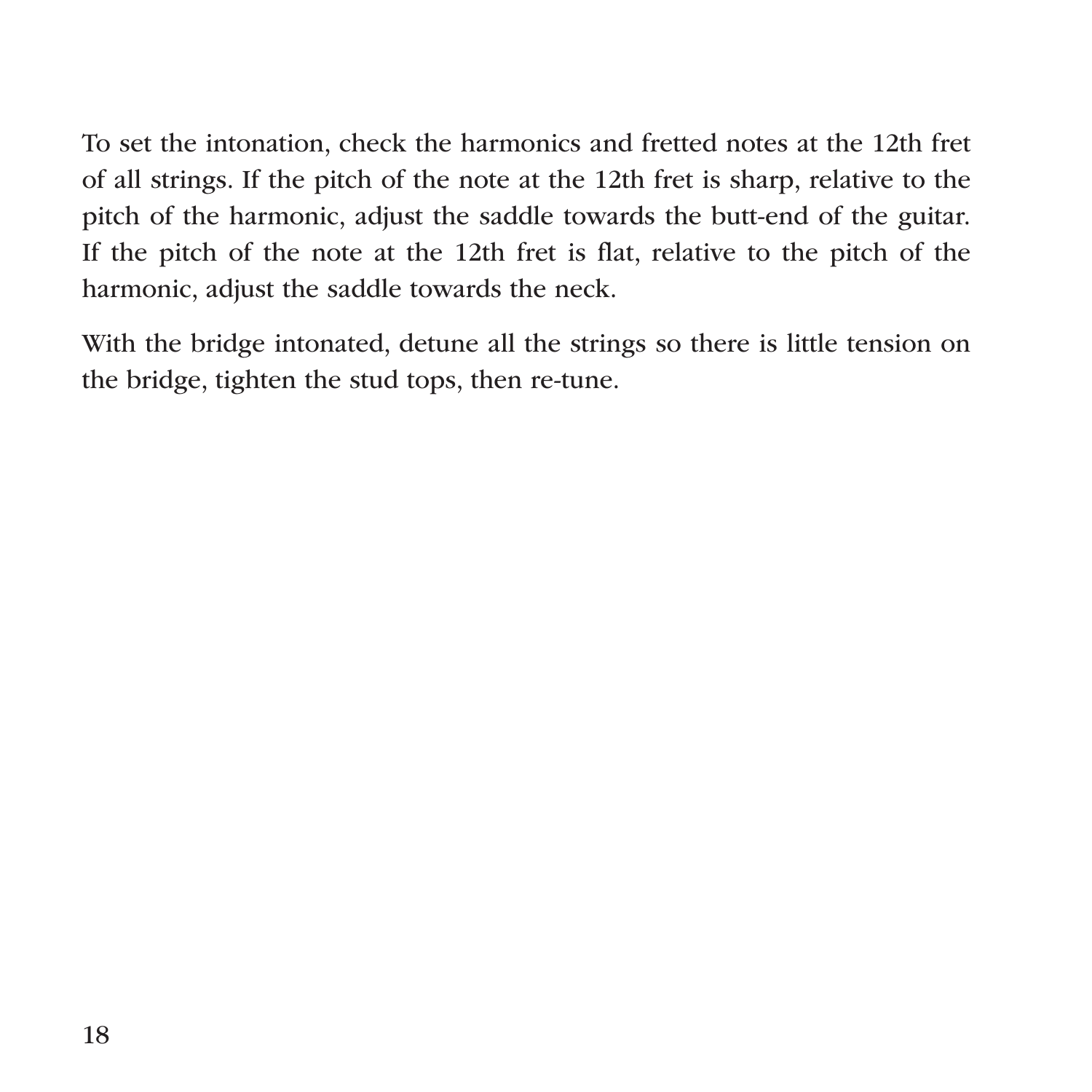# Traveling with Your Guitar

Benedetto® guitars demonstrate the highest standards of quality in material and craftsmanship and deserve only the best in protection. We recommend that you keep your guitar in its case when not playing it.

If you plan to travel, carry your instrument in a hard shell case at all times for protection.

When traveling by air, your guitar may be exposed to dramatic changes in temperature and pressure. To help prevent possible damage, de-tune all of the strings about a whole step so that the tension is reduced from the top and neck of the instrument.

## Servicing Your Guitar

New guitars typically have a settling in period where adjustments may be necessary to compensate for wood movement caused by the tension of the strings. Many experienced guitar players have learned to adjust the truss rod or "action" of their own instruments.

If you do not feel comfortable making this adjustment to your new guitar we recommend that you bring your instrument to a qualifed technician. This type of adjustment is considered routine and is not covered under the warranty.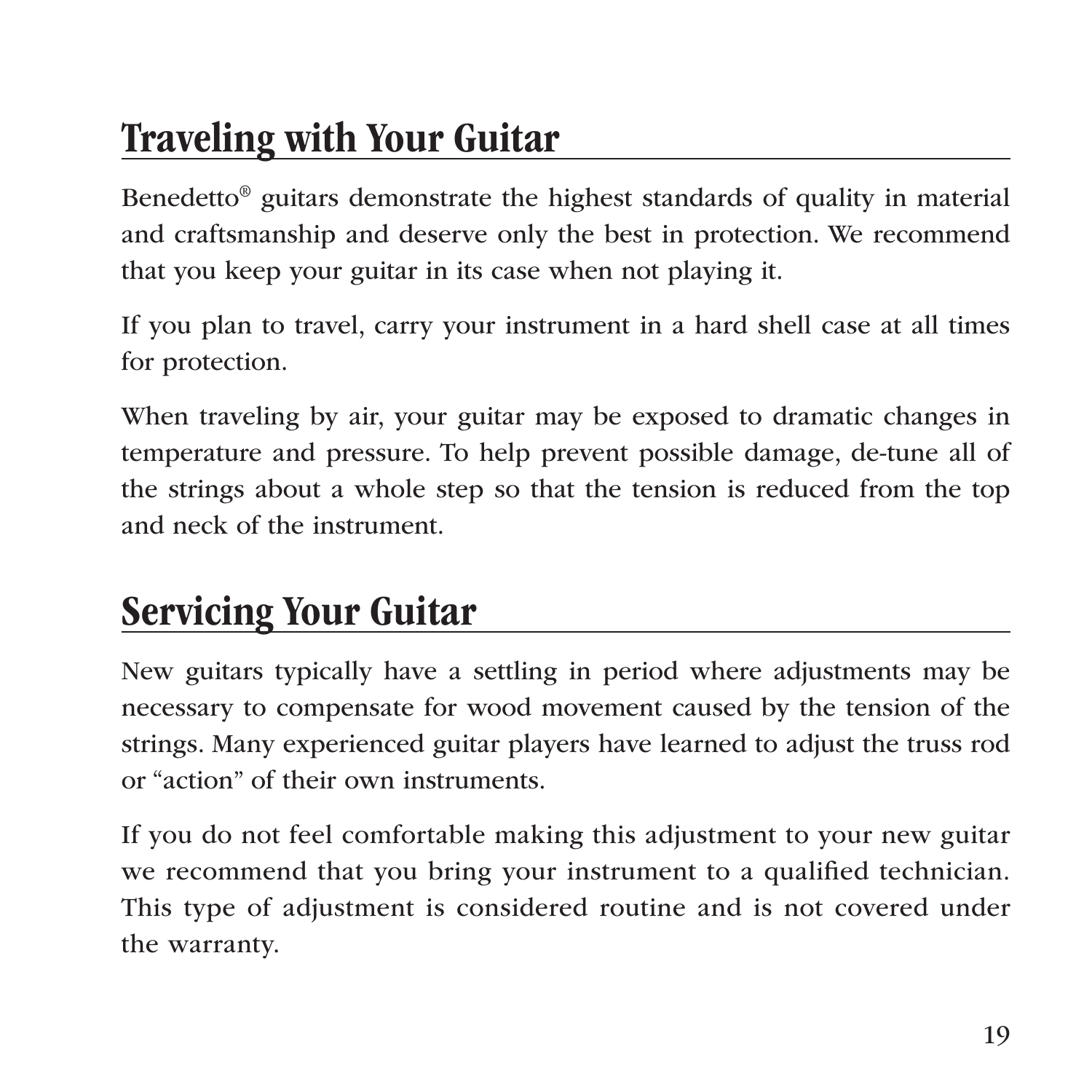## Benedetto Lifetime Warranty

Benedetto Guitars, Inc. warrants this Benedetto® instrument to be free from defects in materials and workmanship for as long as it is owned by the original retail purchaser. This warranty does not include pickups, switches, jacks, controls, all other electronic components, tuning machines, hardware, pickguards, plated surfaces, cases and case hardware. This warranty applies only to the original retail purchaser when this instrument is purchased from an Authorized Benedetto Dealer and is subject to the limitations set forth herein.

#### IMPORTANT: PLEASE RETAIN YOUR ORIGINAL SALES RECEIPT AS IT IS YOUR PROOF OF PURCHASE VALIDATING THIS LIMITED WARRANTY.

Benedetto Guitars, Inc. has designated an authorized warranty center on the Benedetto website benedettoguitars.com as the primary Benedetto Factory Service Center for all authorized warranty service. The Benedetto Dealer from whom you purchased your instrument can also identify non–warranty maintenance and should be the frst point of contact when service of any kind is required for your Benedetto instrument. To receive warranty service, return the complete instrument to the Authorized Benedetto Service Center, with your sales receipt as proof of purchase, during the applicable warranty period.

Defective components that qualify for coverage under this warranty will be repaired or replaced (at Benedetto's discretion) without charge.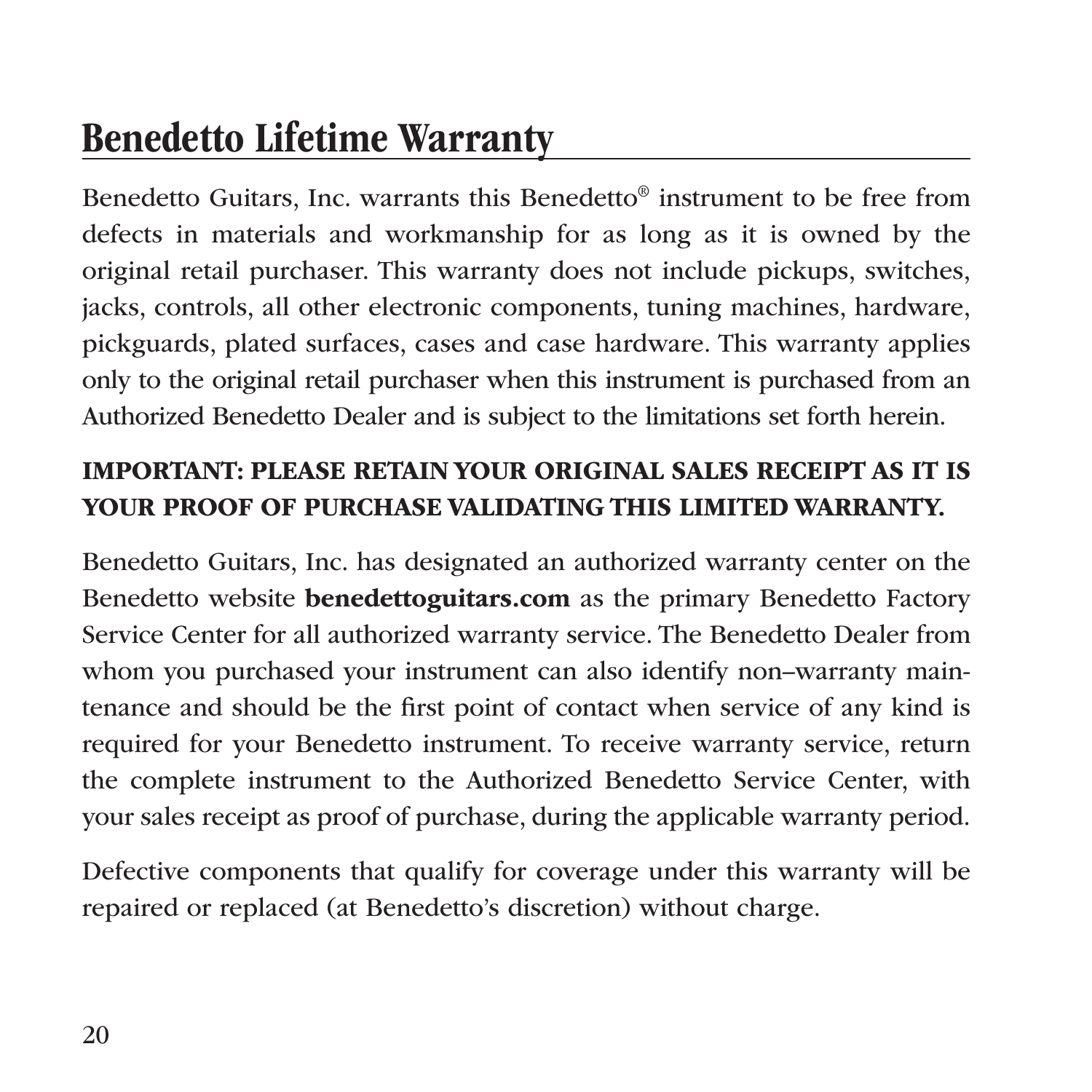All transportation, insurance and freight charges associated with warranty service and repairs on Benedetto instruments are the responsibility of the purchaser, as is any service initiated for the purpose of customizing setups or adjustments beyond factory specifcations. Initial standard setup and adjustment of the instrument and its components at the time of purchase are considered normal dealer product preparation and are not covered by this warranty.

#### Limitations & exclusions

The following items are not covered by this warranty:

- 1. Fret wear, saddle wear, nut wear, strings and batteries.
- 2. Setups, adjustments or routine maintenance of any kind.

3. Damage to fnishes or cracks, splitting, or warpage of wood due to changes in te Damage to fnishes or cracks, splitting, or warpage of wood due to changes in temperature or humidity, exposure to or contact with sun, fre, moisture, perspiration, body salts and acids, guitar straps, guitar stands/ hangers made from vinyl, plastic, rubber or other synthetic materials, any other chemicals or non-Benedetto-approved polishes.

4. Damage, corrosion or rusting of any hardware components caused by humidity, salty air, or exposure to the moisture, body salts and acids of perspiration.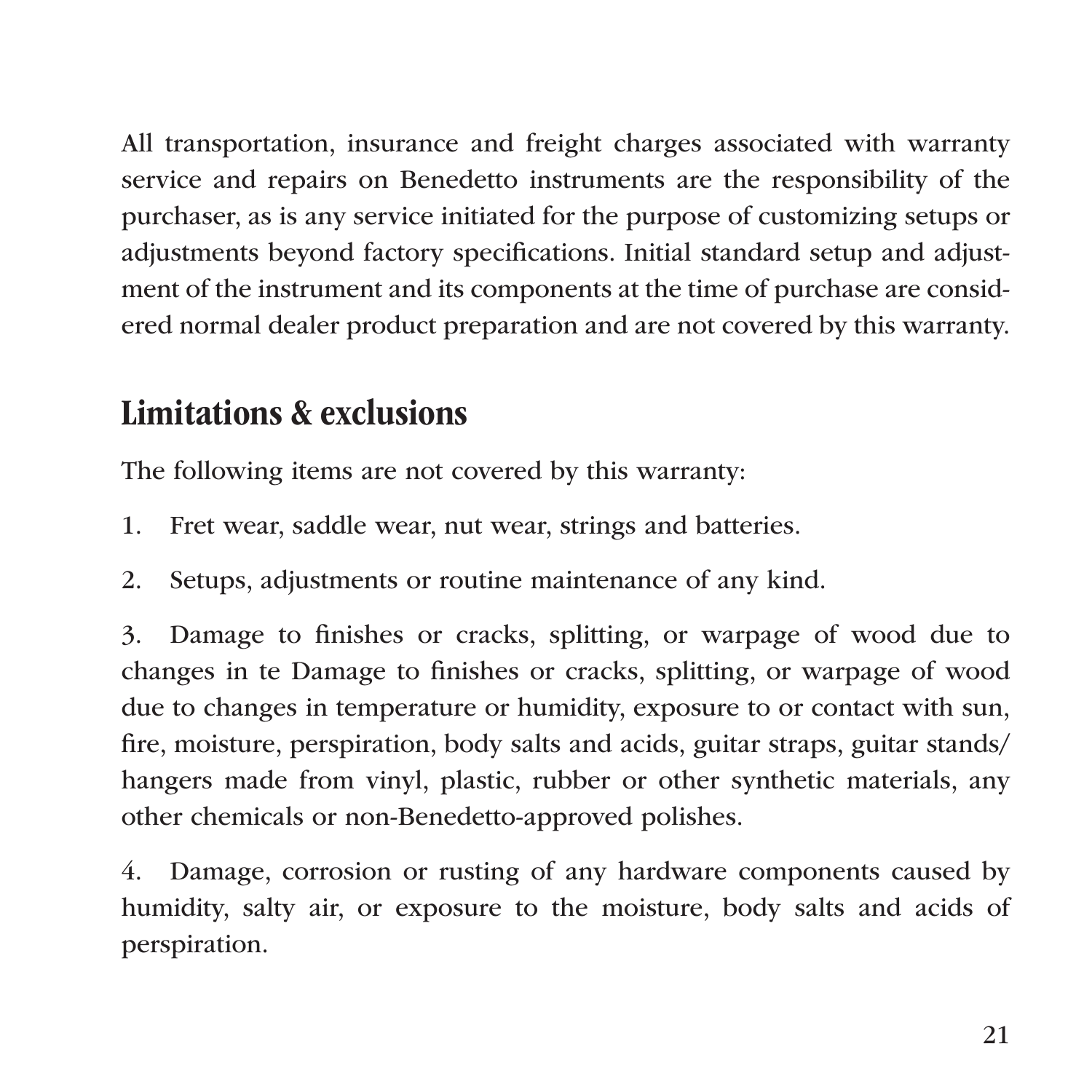5. Any damage to an instrument resulting from customization or modifcation.

6. Normal wear and tear on any part of the instrument or case including jacks, controls, switches, plated surfaces, tuning machines, pickguards, handles, latches, case hardware, etc.

7. All other damage and deterioration due to normal usage, wear and tear, aging, accidents, neglect, abuse, or Acts of Nature.

8. Shrinkage, cracking, or deterioration of plastic bindings.

9. Any instrument, whose serial number is missing, altered or tampered with in any fashion.

10. Any instrument purchased from anyone other than an Authorized Benedetto® Dealer.

11. Instruments that have been serviced by unauthorized persons (any person other than a Benedetto® Certifed Technician at an Authorized Benedetto® Service Center).

#### THE FOREGOING CONSTITUTES THE ONLY WARRANTY MADE BY BENEDETTO WITH RESPECT TO THE PRODUCTS AND IS MADE EXPRESSLY IN LIEU OF ALL OTHER WARRANTIES EXPRESS OR IMPLIED.

Any implied warranties, including without limitation, any implied warranties of merchantability or ftness for any particular purpose, imposed under state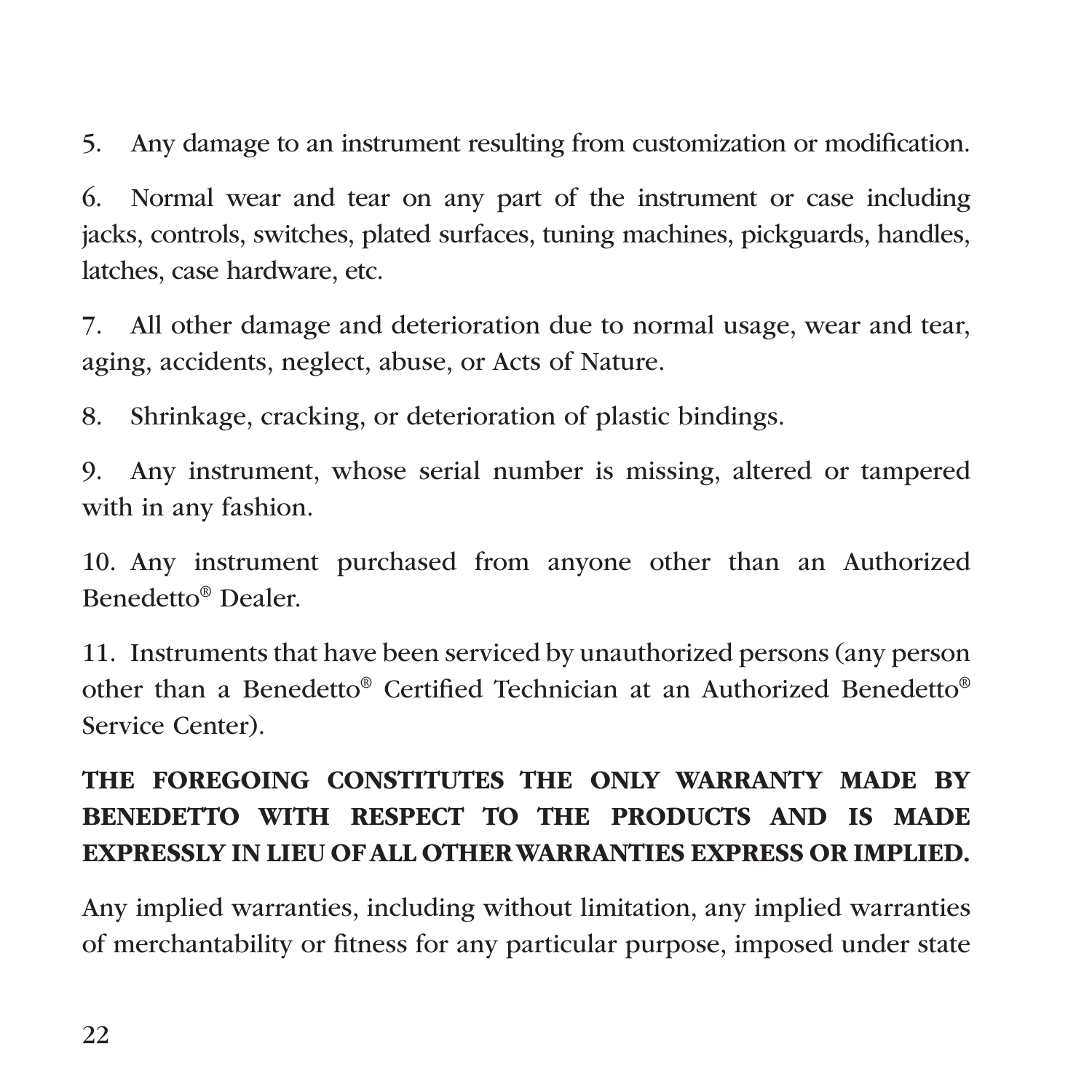law are limited to the duration of this limited warranty. Some states do not allow limitations on how long an implied warranty lasts, so the above limitations may not be applicable to you.

#### BENEDETTO ASSUMES NO LIABILITY FOR PROPERTY DAMAGE RESULTING FROM FAILURE OF THIS PRODUCT NOR ANY LOSS OF INCOME, SATISFACTION, OR DAMAGES ARISING FROM THE LOSS OF USE OF SAME DUE TO DEFECTS OR AVAILABILITY OF SAME DURING SERVICE.

\*This warranty applies only to Benedetto instruments purchased and serviced within the U.S.A. and Canada. Warranties outside these countries are as defned by the authorized Benedetto Distributor for your country or region, and may vary from the above in terms and/or length.

#### EFFECTIVE DATE: JANUARY 1, 2017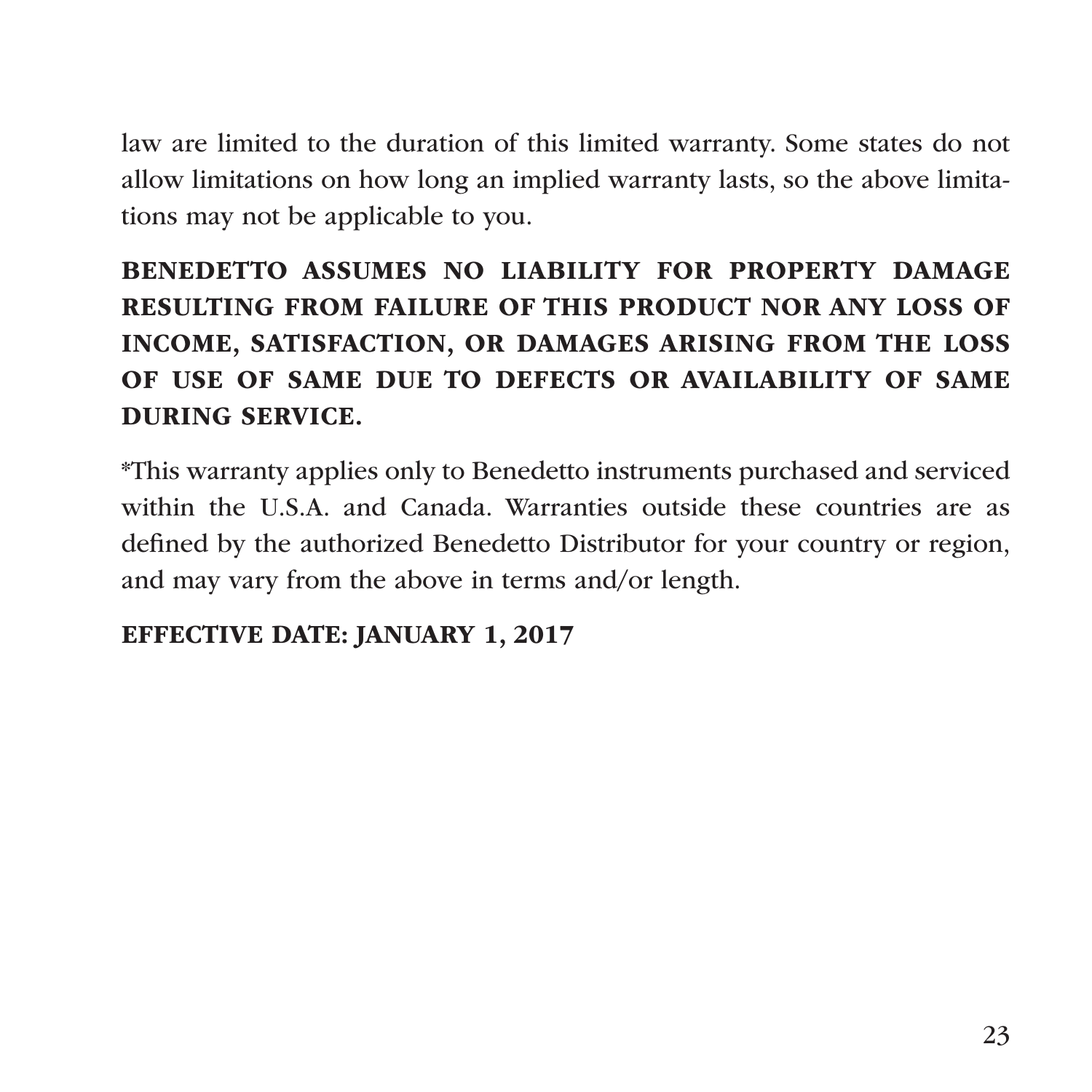# Luthier's Inspection Card

Model

Serial Number

| Materials             |  |
|-----------------------|--|
| Fit of All Components |  |
| Internal Assembly     |  |
| Electronics           |  |
| Finish                |  |
| Fret Work             |  |
| Set-up & Playability  |  |

### Final Approval by:

Craftsman Date